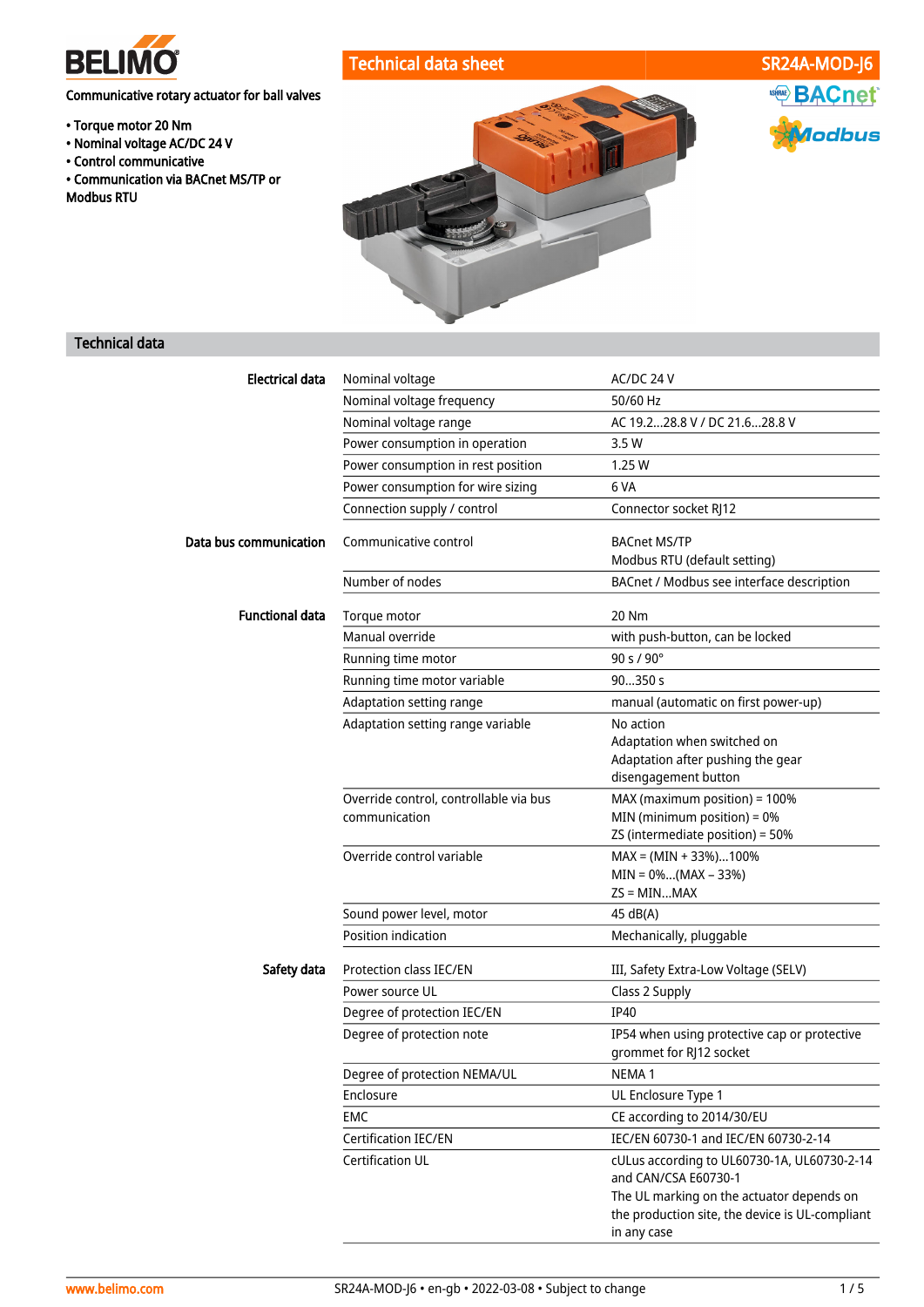

| Safety data | Mode of operation                      | Type 1                      |
|-------------|----------------------------------------|-----------------------------|
|             | Rated impulse voltage supply / control | $0.8$ kV                    |
|             | Pollution degree                       | 3                           |
|             | Ambient temperature                    | $-3050^{\circ}$ C           |
|             | Storage temperature                    | $-4080^{\circ}$ C           |
|             | Ambient humidity                       | Max. 95% RH, non-condensing |
|             | Servicing                              | maintenance-free            |
| Weight      | Weight                                 | 1.0 <sub>kq</sub>           |

#### Safety notes



- This device has been designed for use in stationary heating, ventilation and air-conditioning systems and must not be used outside the specified field of application, especially in aircraft or in any other airborne means of transport.
- Outdoor application: only possible in case that no (sea) water, snow, ice, insolation or aggressive gases interfere directly with the device and that it is ensured that the ambient conditions remain within the thresholds according to the data sheet at any time.
- Only authorised specialists may carry out installation. All applicable legal or institutional installation regulations must be complied during installation.
- The switch for changing the direction of rotation may only be operated by authorised specialists. The direction of rotation must not in particular be reversed in a frost protection circuit.
- The device may only be opened at the manufacturer's site. It does not contain any parts that can be replaced or repaired by the user.
- The device contains electrical and electronic components and must not be disposed of as household refuse. All locally valid regulations and requirements must be observed.

#### Product features

| Mode of operation                  | The actuator is fitted with an integrated interface for BACnet MS/TP and Modbus RTU, it<br>receives the digital positioning signal from the control system and returns the current status.                                                               |
|------------------------------------|----------------------------------------------------------------------------------------------------------------------------------------------------------------------------------------------------------------------------------------------------------|
| Parametrisable actuators           | The factory settings cover the most common applications. Single parameters can be modified<br>with the Belimo Service Tools MFT-P or ZTH EU.                                                                                                             |
|                                    | The communication parameters of the bus systems (address, baud rate etc.) are set with the<br>ZTH EU. Pressing the "Address" button on the actuator while connecting the supply voltage,<br>resets the communication parameters to the factory setting.  |
|                                    | Quick addressing: The BACnet and Modbus address can alternatively be set using the buttons<br>on the actuator and selecting 116. The value selected is added to the «Basic address»<br>parameter and results in the effective BACnet and Modbus address. |
| Simple direct mounting             | Straightforward direct mounting on the ball valve with only one central screw. The assembly<br>tool is integrated in the plug-in position indication. The mounting orientation in relation to the<br>ball valve can be selected in 90° steps.            |
| Manual override                    | Manual override with push-button possible (the gear is disengaged for as long as the button is<br>pressed or remains locked).                                                                                                                            |
| Adjustable angle of rotation       | Adjustable angle of rotation with mechanical end stops.                                                                                                                                                                                                  |
| <b>High functional reliability</b> | The actuator is overload protected, requires no limit switches and automatically stops when the<br>end stop is reached.                                                                                                                                  |
| Home position                      | The first time the supply voltage is switched on, i.e. at the time of commissioning, the actuator<br>carries out an adaptation, which is when the operating range and position feedback adjust<br>themselves to the mechanical setting range.            |
|                                    | The actuator then moves into the position defined by the positioning signal.                                                                                                                                                                             |
|                                    | Factory setting: Y2 (counter-clockwise rotation).                                                                                                                                                                                                        |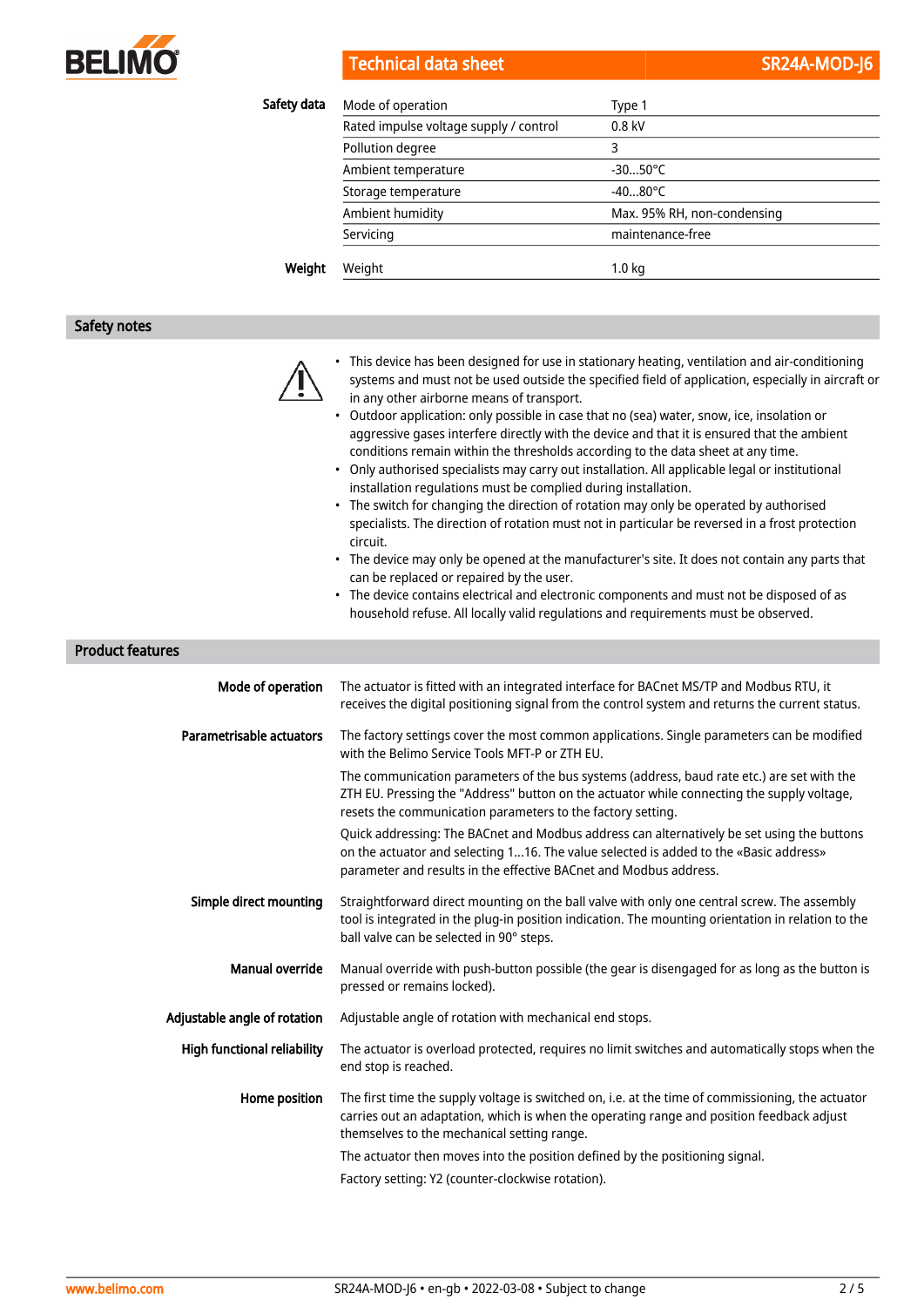

| Adaptation and synchronisation | An adaptation can be triggered manually by pressing the "Adaptation" button or with the PC-<br>Tool. Both mechanical end stops are detected during the adaptation (entire setting range). |                  |
|--------------------------------|-------------------------------------------------------------------------------------------------------------------------------------------------------------------------------------------|------------------|
|                                | Automatic synchronisation after pressing the gearbox disengagement button is configured. The<br>synchronisation is in the home position (0%).                                             |                  |
|                                | The actuator then moves into the position defined by the positioning signal.                                                                                                              |                  |
|                                | A range of settings can be adapted using the PC-Tool (see MFT-P documentation)                                                                                                            |                  |
| <b>Accessories</b>             |                                                                                                                                                                                           |                  |
| <b>Mechanical accessories</b>  | <b>Description</b>                                                                                                                                                                        | Type             |
|                                | Grommet for RJ connection module, Multipack 50 pcs.                                                                                                                                       | Z-STRI.1         |
| Service tools                  | <b>Description</b>                                                                                                                                                                        | <b>Type</b>      |
|                                | Service Tool, with ZIP-USB function, for parametrisable and<br>communicative Belimo actuators, VAV controller and HVAC performance<br>devices                                             | ZTH EU           |
|                                | Belimo PC-Tool, Software for adjustments and diagnostics<br>Connection cable 5 m, A: RJ11 6/4 ZTH EU, B: 6-pin for connection to<br>service socket                                        | MFT-P<br>ZK1-GEN |

#### Electrical installation



### Always fit feed pins in pairs!

Only attach and remove connection cable when de-energised!

The wiring of the line for BACnet MS/TP / Modbus RTU is to be carried out in accordance with applicable RS485 regulations.

Modbus / BACnet: Supply and communication are not galvanically isolated. Connect earth signal of the devices with one another.

Maximum cable length for star wiring <5 m.

Maximum baud rate for star wiring 38'400 Bd.

## Wiring diagrams

RJ12 socket



2 GND 3  $D - (A)$  $4 D+ (B)$ <br>5 AC/DC 24 V 6 GND

1 AC/DC 24 V

Modbus signal assignment:  $C1 = D - 4$ 

 $C2 = D + = B$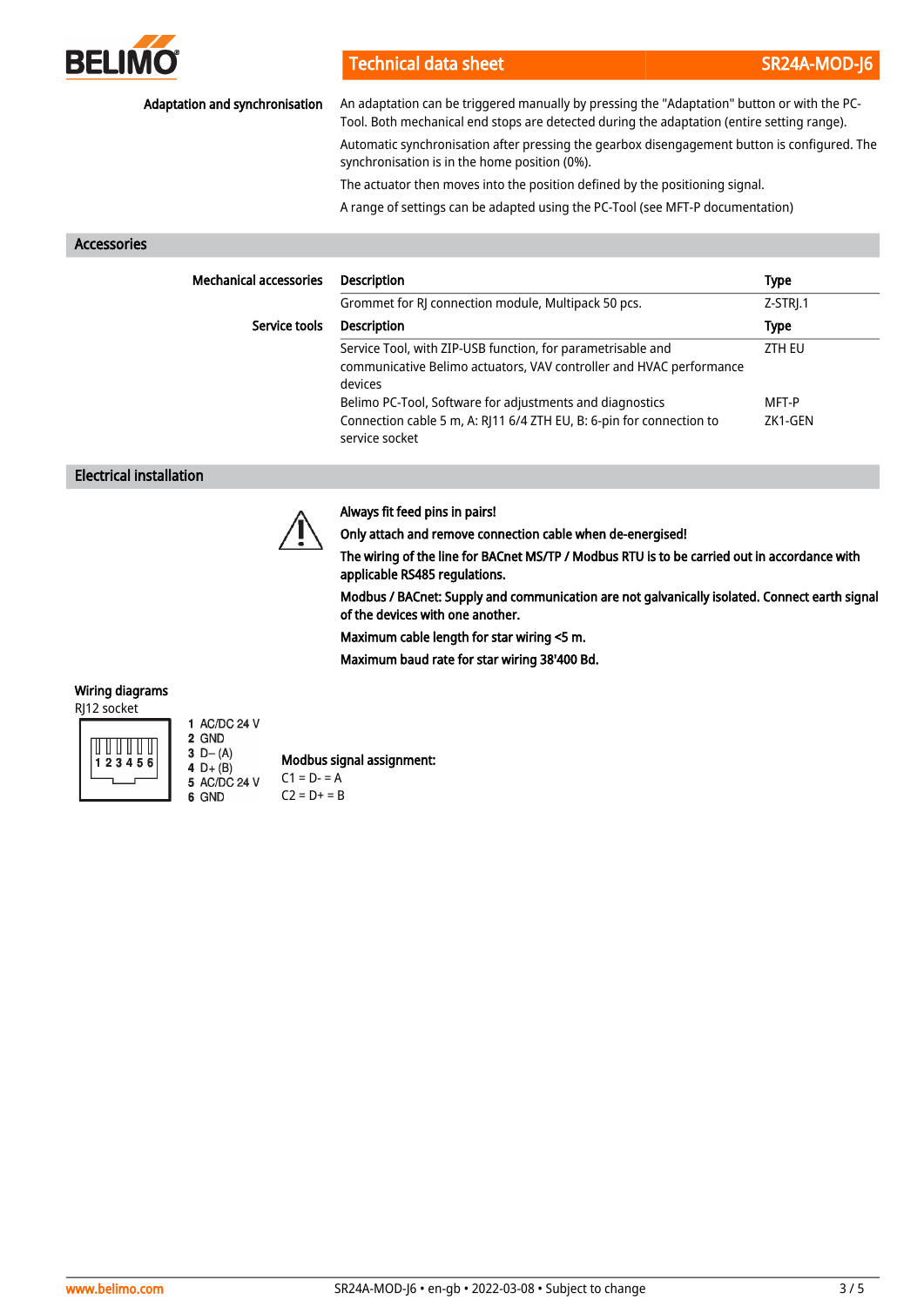

## Operating controls and indicators



#### **D** Direction of rotation switch

2

| Switch over:                       | Direction of rotation changes                                                                                                                                                       |  |  |
|------------------------------------|-------------------------------------------------------------------------------------------------------------------------------------------------------------------------------------|--|--|
| Push-button and LED display green  |                                                                                                                                                                                     |  |  |
| Off:                               | No power supply or malfunction                                                                                                                                                      |  |  |
| On:                                | In operation                                                                                                                                                                        |  |  |
| Flashing:                          | In address mode: Pulses according to set address (116)<br>When starting: Reset to factory setting (Communication)                                                                   |  |  |
| Press<br>button:                   | In standard mode: Triggers angle of rotation adaptation<br>In address mode: Confirmation of set address (116)                                                                       |  |  |
| Push-button and LED display yellow |                                                                                                                                                                                     |  |  |
| Off:                               | Standard mode                                                                                                                                                                       |  |  |
| On:                                | Adaptation or synchronisation process active<br>or actuator in address mode (LED display green flashing)                                                                            |  |  |
| Flickering:                        | BACnet / Modbus communication active                                                                                                                                                |  |  |
| Press<br>button:                   | In operation (>3 s): Switch address mode on and off<br>In address mode: Address setting by pressing several times<br>When starting (>5 s): Reset to factory setting (Communication) |  |  |

#### Gear disengagement button 4

| Press button:   | Gear disengages, motor stops, manual override possible |
|-----------------|--------------------------------------------------------|
| Release button: | Gear engages, standard mode                            |

#### **5** Service plug

For connecting parametrisation and service tools

#### Check power supply connection

**2** Off and **3** On

Possible wiring error in power supply

Service

#### Quick addressing

1. Press the "Address" button until the green "Power" LED is no longer illuminated. LED flashes in accordance with the previously set address.

2. Set the address by pressing the "Address" button the corresponding number of times (1...16).

3. The green LED flashes in accordance with the address that has been entered (...16). If the address is not correct, then this can be reset in accordance with Step 2.

4. Confirm the address setting by pressing the green "Adaptation" button.

If no confirmation occurs for 60 seconds, then the address procedure is ended. Any address change that has already been started will be discarded.

The resulting BACnet MS/TP and Modbus RTU address is made up of the set basic address plus the short address (e.g. 100+7=107).